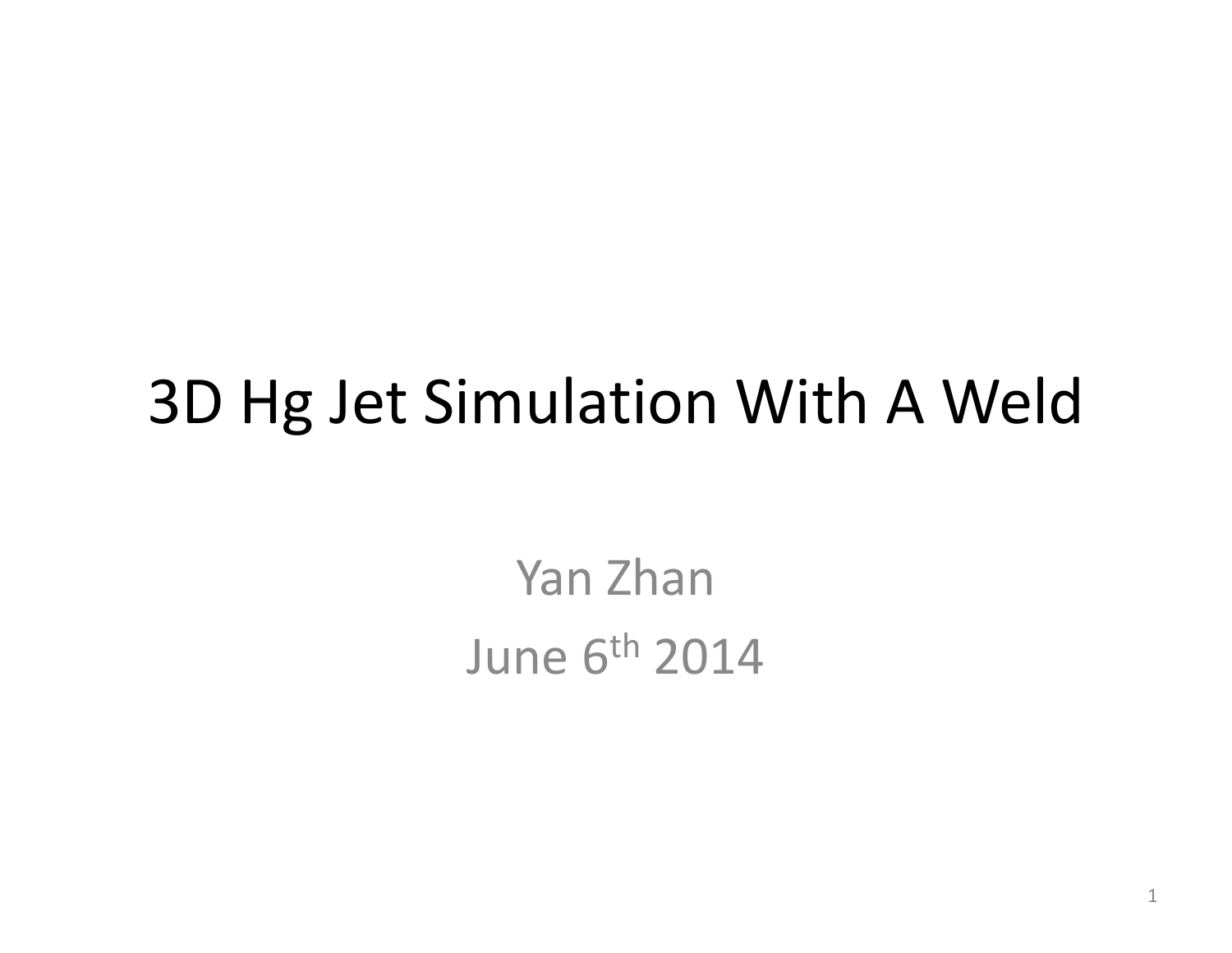# Boundary Conditions



**Axial velocity imposed at the jet inlet (a) <sup>x</sup> line plot (b) y line plot**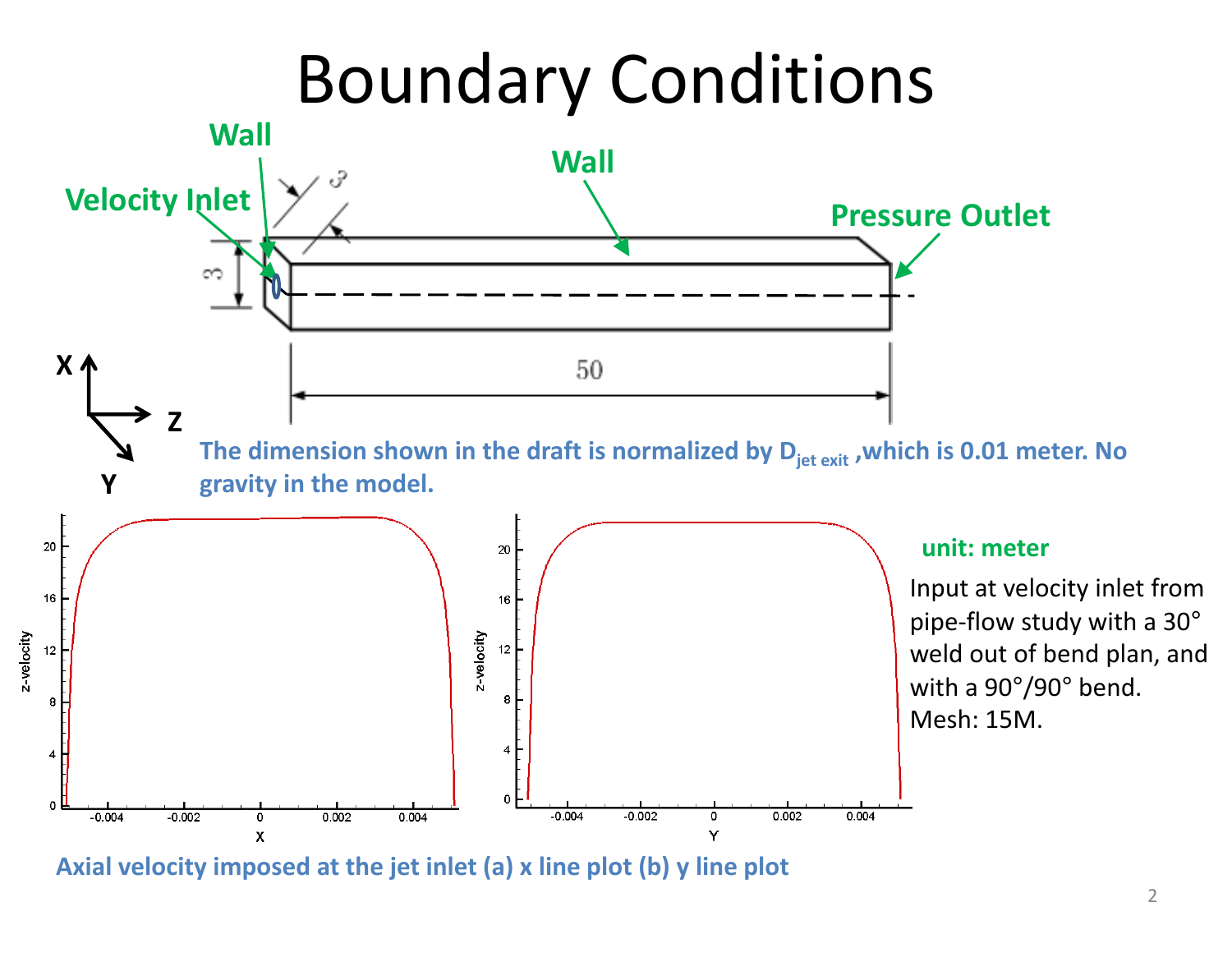# Results of  $\alpha_{\rm Hg}^-$  at t = 0 s (initial)







**z <sup>=</sup> 30 cm**





**<sup>=</sup> 45 cm**



 $\begin{bmatrix} 0_{\text{Hg}} 1 & 0.9 \\ 1 & 0.8 \\ 0.8 & 0.7 \\ 0.6 & 0.5 \\ 0.5 & 0.4 \\ 0.3 & 0.2 \\ 0.1 & 0.1 \end{bmatrix}$ 



**<sup>=</sup> 20 cm**



 $\alpha_{Hg}$  = volume fraction of Hg.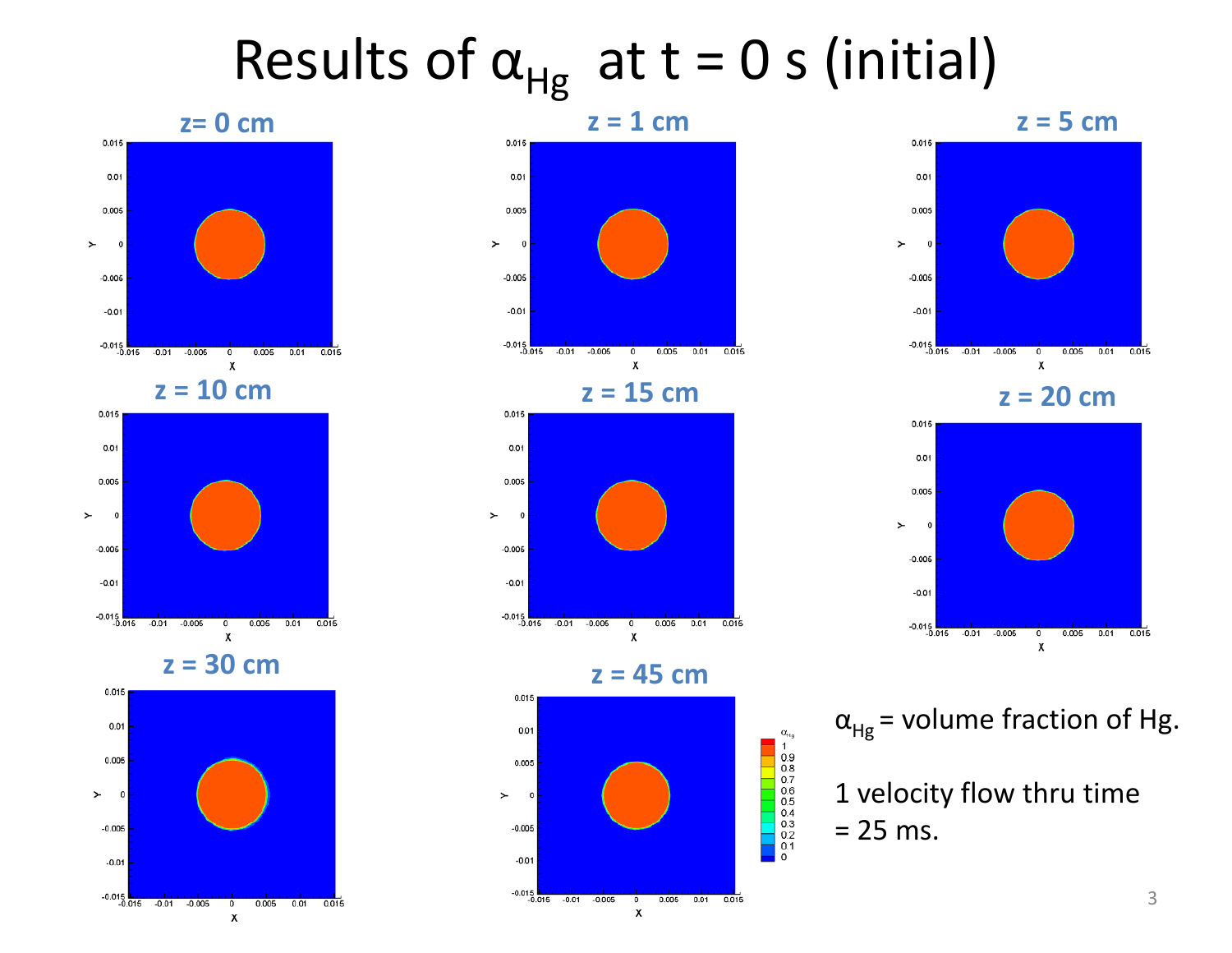# Results of  $\alpha_{\rm Hg}^-$  at t = 0.2 μs (one time step)



**z <sup>=</sup> 10 cm**









**<sup>=</sup> 20 cm**



 $\alpha_{Hg}$  = volume fraction of Hg.

1 velocity flow thru time = 25 ms.

 $\alpha_{H_9}$ <br>  $10.9$ <br>  $0.8$ <br>  $0.7$ <br>  $0.6$ <br>  $0.5$ <br>  $0.4$ <br>  $0.3$ <br>  $0.2$ <br>  $0.1$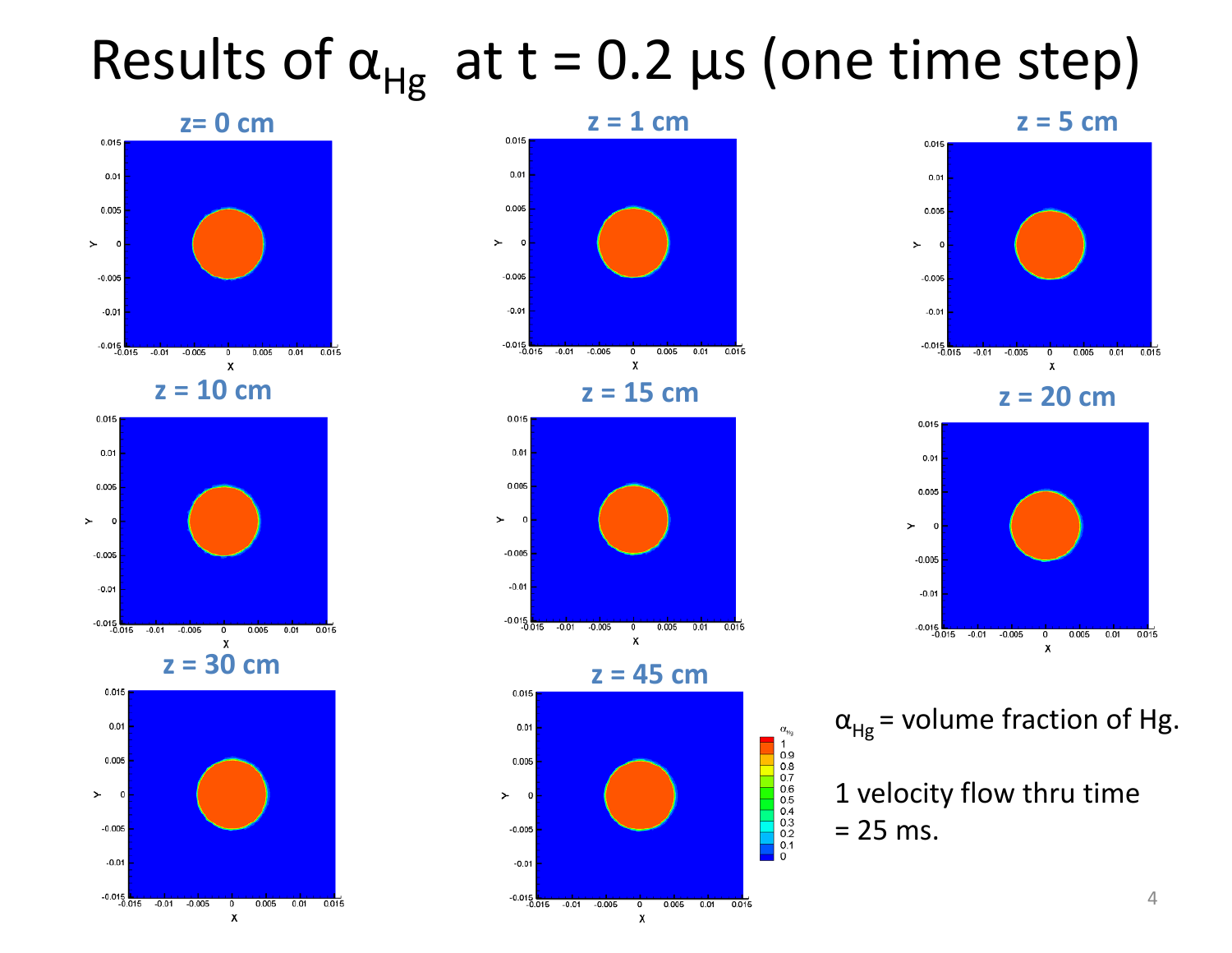### Results of  $u_z$  at t = 0.2  $\mu$ s (one time step)









**<sup>=</sup> 20 cm**



u<sub>z</sub> = z-component of velocity.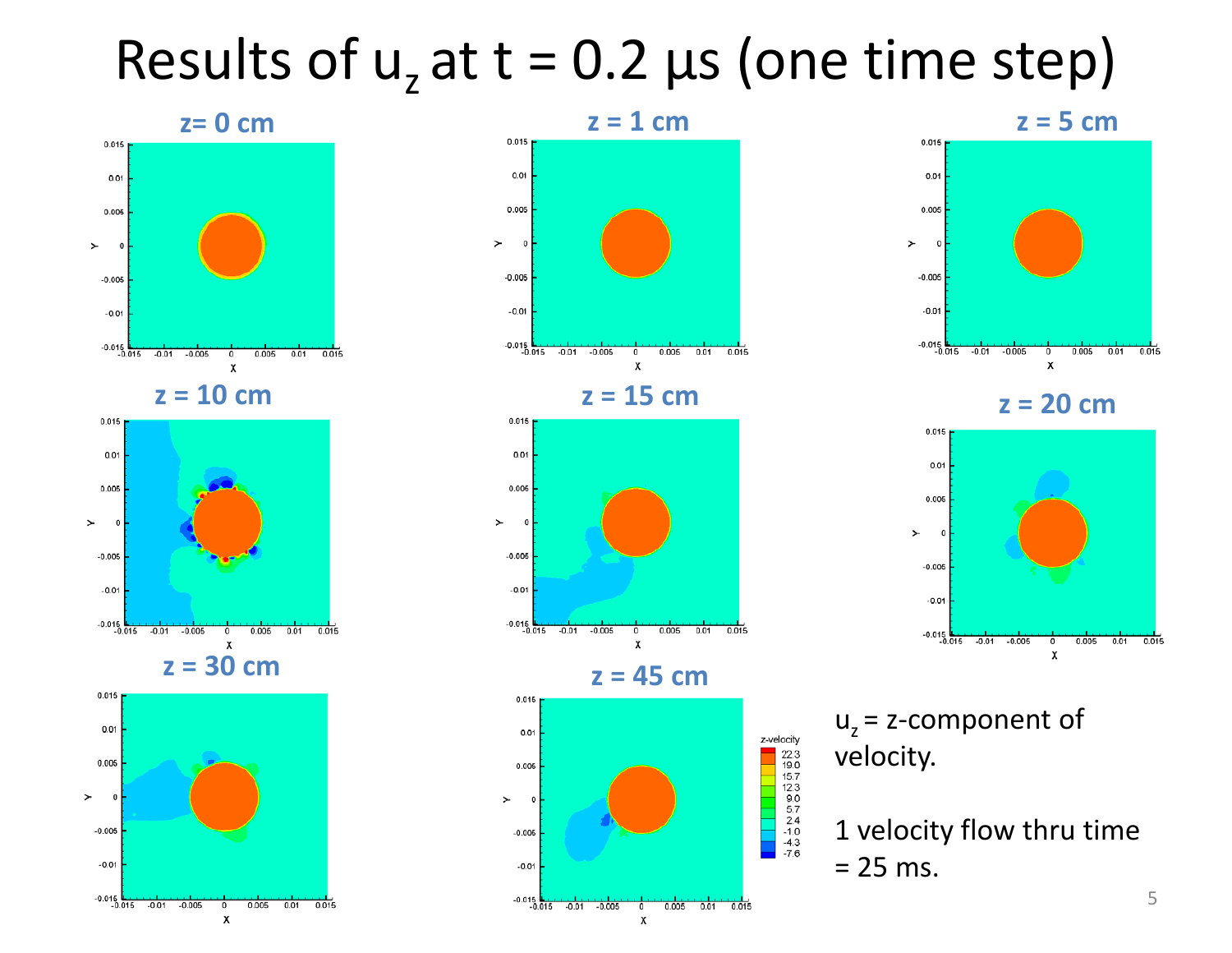# Results of  $\alpha_{\rm Hg}^-$  at t = 12 ms





**z <sup>=</sup> 10 cm**















 $\alpha_{Hg}$  = volume fraction of Hg.